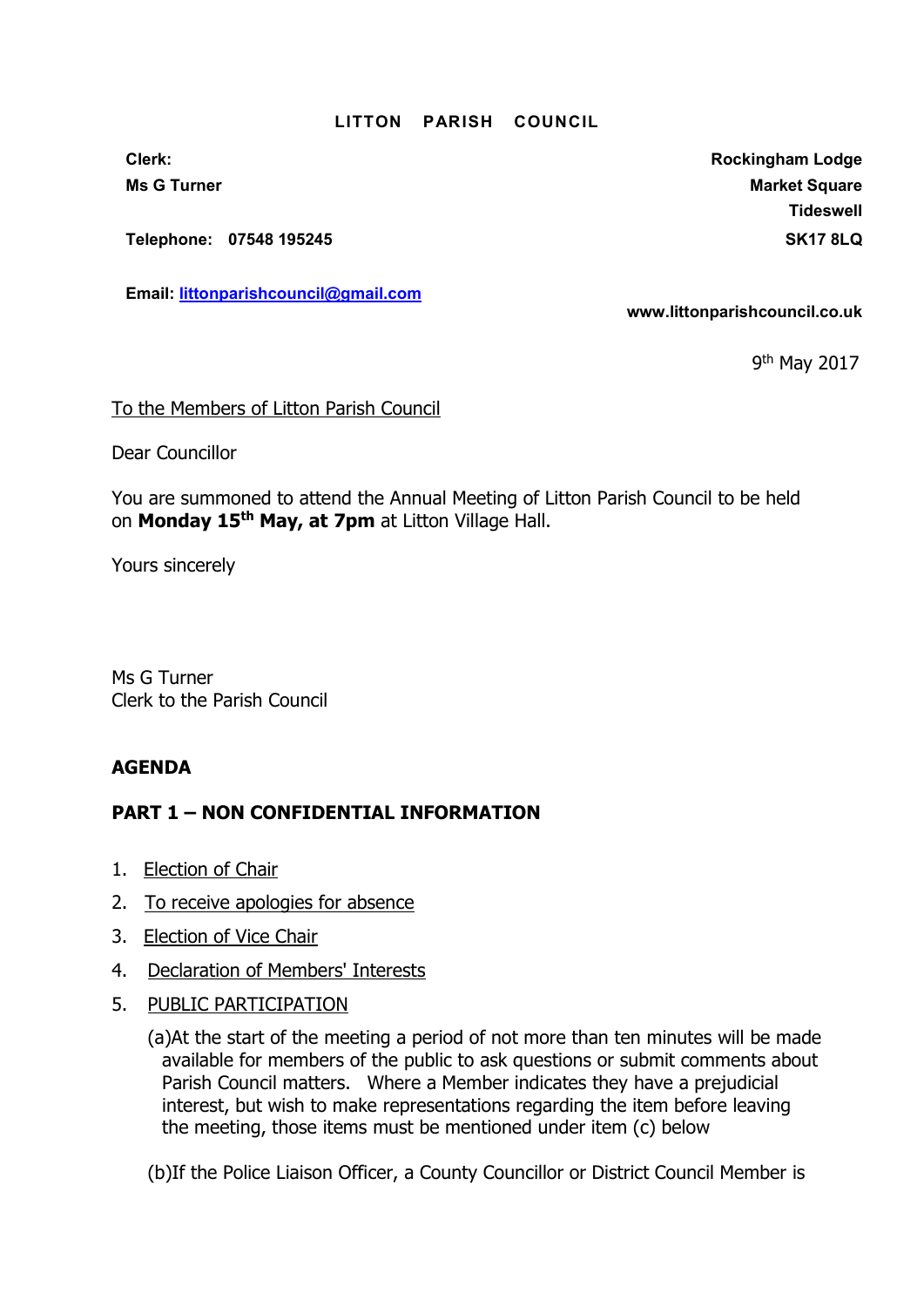in attendance the public will be given the opportunity to raise any relevant matter. Members of the Parish Council however will restrict Police matters they raise to those relating to their parish.

(c) Members declaring a prejudicial interest who wish to make representations or give evidence under the Code of Conduct relating to Agenda items shall do so at this stage.

To determine which items, if any, from the Agenda should be taken with the public excluded. If the Parish Council decides to exclude the public, it will be necessary to pass a resolution in the following terms:

"to consider a resolution under the Public Bodies (Admission to Meetings Act 1960) s1 to exclude members of the press and public in order to discuss item number ..."

This item will then be discussed with press and public excluded.

- 6. To confirm the minutes of the Full Council Meeting held on 20th March 2017.
- 7. Actions from the minutes
	- 1651 Sunnybank Lease Agreement
	- 1723 Village Green Regulations Vehicular Access Agreements
	- 1756 Cemetery repairs to wall and gates
	- 1766 Memorial Playing Field boundary wall
	- 1784 Proposed tree work on Litton Village Green
	- 1805 Telephone Boxes
	- 1806 Reseeding Village Green
	- 1807 Cressbrook War Memorial
	- 1809 Parking Restriction at Hall Lane Junction in Litton
	- 1813 DDDC Land at the Playground
- 8. Outcomes of the Annual Parish Meeting and the Work Plan 2016/17
- 9. Wakes Litton Night Marshalling of Playground
- 10. Councillor Vacancies
- 11. Set Aside Land for Nature
- 12. Grass Cutting Contract
- 13. Risk Assessment Review (attached)
- 14. Fixed Asset Review (attached)
- 15. Annual Insurance Renewal